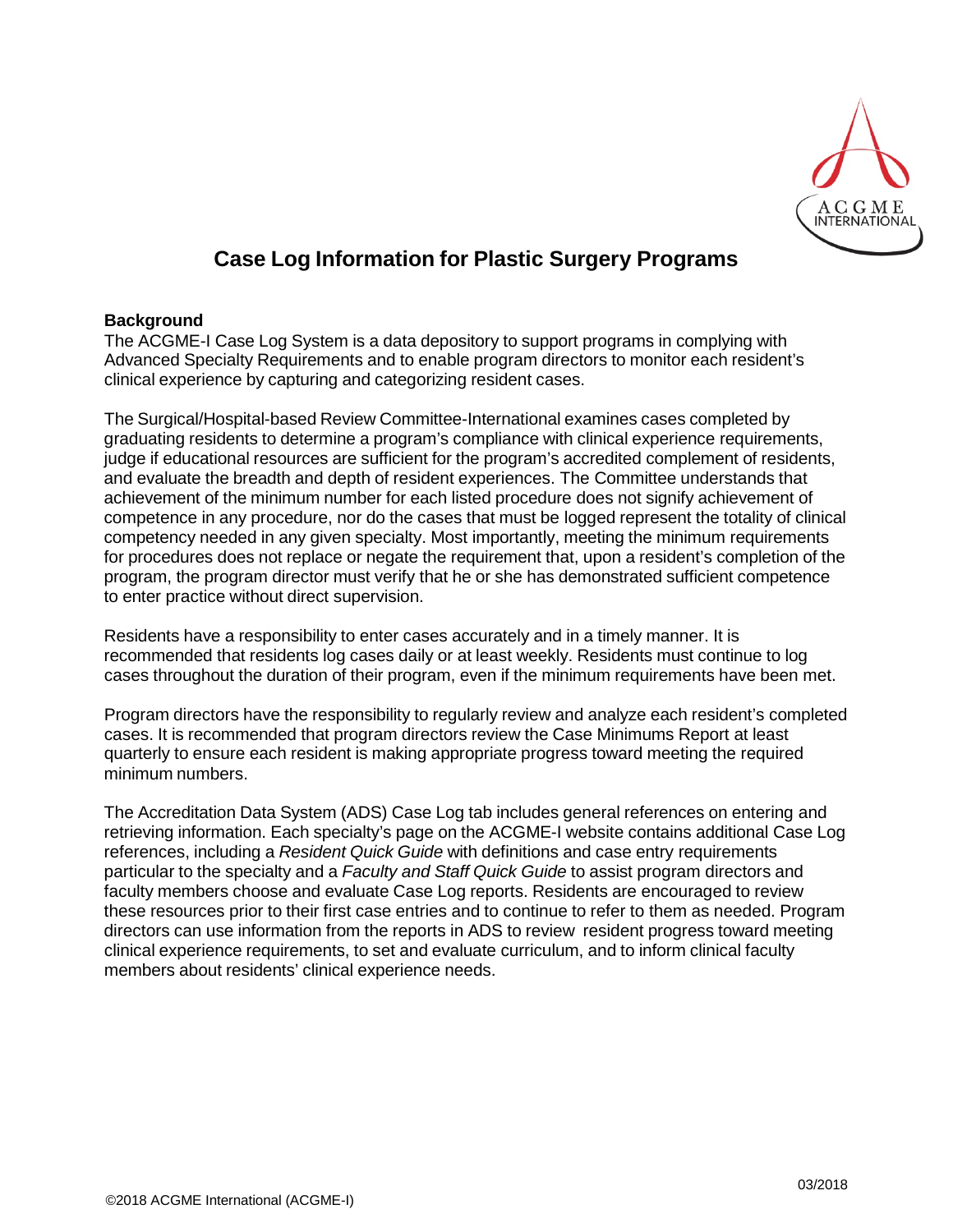## **FREQUENTLY ASKED QUESTIONS**

## **1. Why are minimum numbers used?**

The Surgical/Hospital-based Review Committee-International determined that minimum numbers for key procedures would provide information on clinical resources without detracting from the latitude that the program director must have to manage the clinical curriculum.

**2. How were case and procedure categories and minimum numbers identified?** The ACGME-I uses the same case and procedure categories and minimum numbers used for residency training in the United States. In the US, some specialties determined minimum case numbers after the specialty Review Committee analyzed national data for graduating residents. Some specialties worked with their respective boards to determine case and procedural categories and minimum numbers.

The Review Committee-International felt that adhering to the same numbers as in the US provided a baseline to begin monitoring ACGME-I-accredited programs. Minimum numbers have been in place in the US for a number of years. In addition to the information obtained from block diagrams and ACGME-I Resident and Faculty Survey results, Case Logs for graduating residents are recognized as one important data point for judging resident clinical experience. The Review Committee-International will continue to monitor Case Log reports for graduating residents to determine if the use of US minimum numbers will need modification for the international community.

**3. Are residents required to enter cases according to Current Procedural Terminology (CPT) codes?**

No. Codes are not required when residents are logging cases. The ACGME-I Case Log System uses descriptors to identify and log cases. The Review Committee-International will evaluate graduate resident cases based on descriptions of the procedures, not the codes. If over time, residents become familiar with the codes for frequently performed procedures, they can enter them; however, it is not necessary for accurate tracking.

**4. If the institution uses an electronic system to track cases, duty hours, resident evaluations, etc., can the Case Log data from this system be uploaded into ADS?** No. At present there is no mechanism to electronically transfer cases from another system into ADS. The program director has ultimate responsibility to ensure that all data reported in ADS is accurate and complete, and should encourage residents to enter their case data daily in the Case Log System in ADS.

Note that if your institution's electronic system has the capability, it may be possible to download ADS Case Log data into your system. Please contact technical support at [ads@acgme.org](mailto:ads@acgme.org) to obtain technical assistance for this function.

## **5. Will residents have access to their Case Logs after graduation?**

Yes. Residents can access their Case Log reports after completion of the program to use for hospital credentialing, apply for fellowship training, etc. Residents are not able to add cases to the system after completing the program.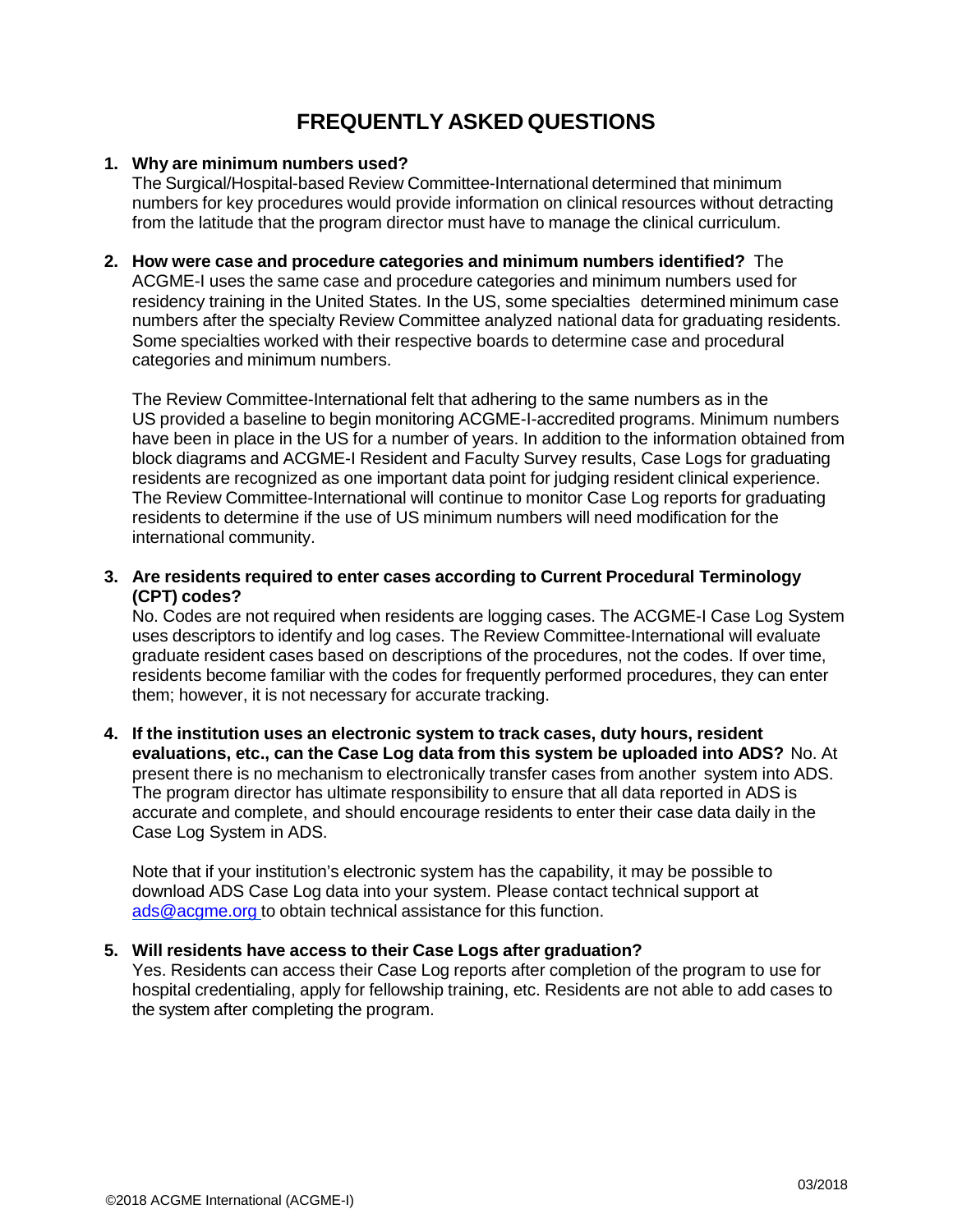### **6. How can a resident use information from their Case Logs?**

During the residency, Case Logs are useful to help residents determine the breadth and depth of their procedural experience. Case Logs can be used to inform revision of rotations to allow for more experience in a procedure or prevent too much experience with one type of patient or procedure at the expense of broader educational goals. After residency, Case Logs provide a record of experiences when applying for fellowship training or for hospital credentialing.

#### **7. How can a program director use information from resident Case Logs?**

Program directors can apply filters for several of the reports available on the Case Log tab in ADS to determine how individual rotations, participating sites, or supervising faculty members are contributing to the residents' experiences. Program directors can also review when and how residents are recording their cases. For example, if a program requires residents to enter cases each week, the Resident Activity Report can be run weekly, and it can be quickly identified if a resident has not logged any cases.

#### **8. How does the Review Committee use Case Log data?**

The Review Committee-International will review minimum case reports for those residents that have graduated from the program to determine how many residents met required minimums and which procedures were deficient. The Committee will also review the data to determine if residents are completing large numbers of certain procedures while not meeting minimums in all procedures. These analyses will allow the Committee to determine the breadth and depth of experiences provided by a program and to judge the residents' service obligations. Citations will result if minimums are not consistently met, if the Committee judges that residents are performing certain procedures as excessive service over education, and if resident reporting is inconsistent or lacking.

## **9. What are the minimum case numbers for plastic surgery?**

The following table summarizes minimum requirements for graduating residents in plastic surgery.

| <b>Procedure</b>                                        | <b>Minimum number</b> |
|---------------------------------------------------------|-----------------------|
| Primary cleft lip repair                                | 7                     |
| Primary cleft palate repair                             | 7                     |
| Secondary cleft lip or palate repair                    | 7                     |
| Cleft lip nasal deformity repair                        |                       |
| Craniomaxillofacial reconstruction                      |                       |
| Vascular malformation (laser)                           |                       |
| Other head and neck congenital defects procedures       |                       |
| Total head and neck congenital defects                  | 50                    |
| Reconstruction after neoplasm resection with skin graft |                       |
| Reconstruction after neoplasm resection with local flap | 16                    |
| Reconstruction after neoplasm resection with free flap  | $\mathbf{2}$          |
| Resection of skin cancer                                |                       |
| Resection of other head and neck neoplasm               |                       |
| Other head and neck neoplasms procedures                |                       |
| <b>Total head and neck neoplasms</b>                    | 70                    |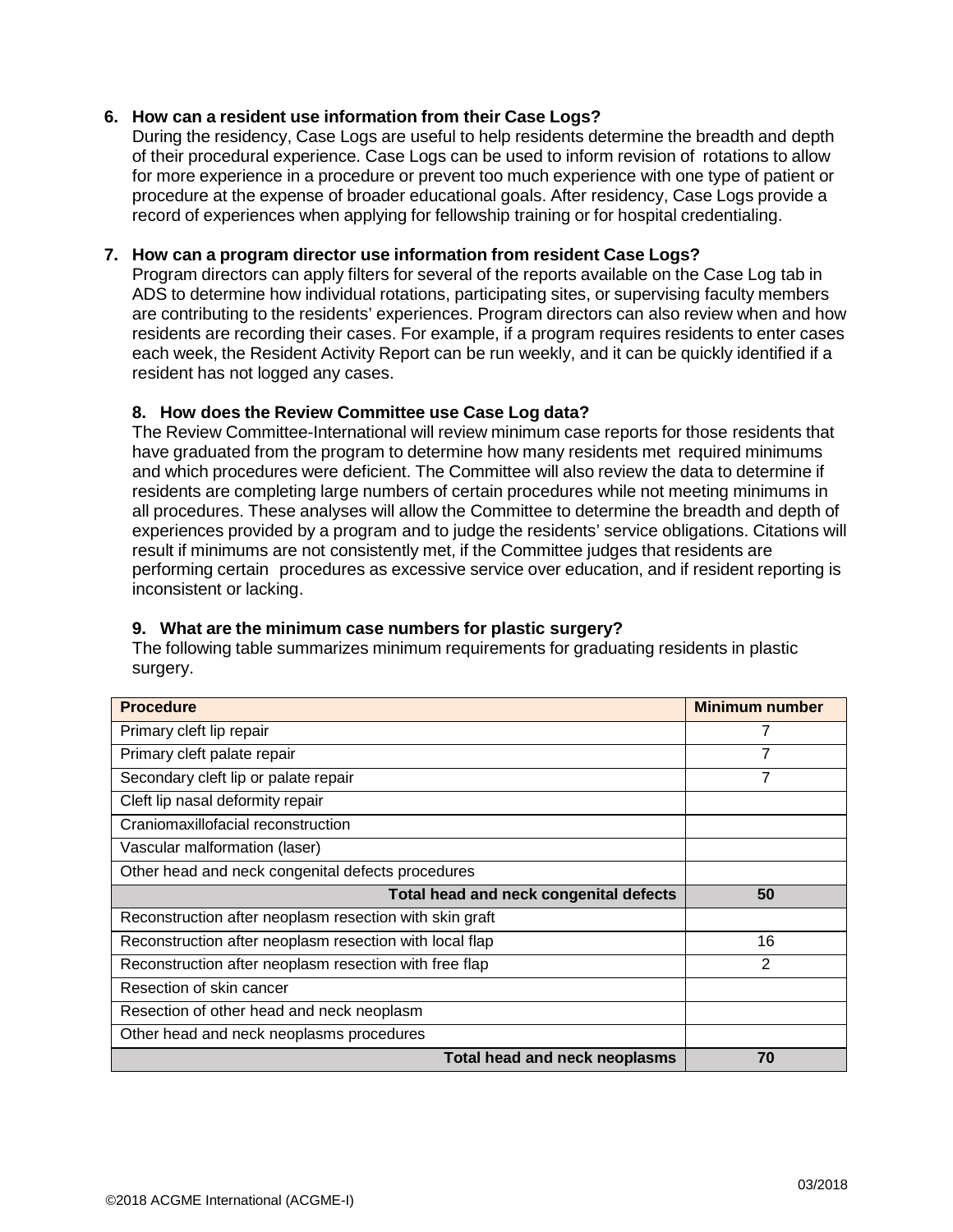| Treat occlusal injury                                                                  | 8                                         |
|----------------------------------------------------------------------------------------|-------------------------------------------|
| Treat upper midface fracture                                                           | 8                                         |
| Treat nasal fracture                                                                   | 4                                         |
| Treat complex soft tissue injury                                                       | 15                                        |
| Other head and neck trauma procedures                                                  |                                           |
| Total head and neck trauma                                                             | 50                                        |
| <b>Breast reduction</b>                                                                | 24                                        |
| <b>Total breast macromastia</b>                                                        | 24                                        |
| Breast reconstruction with implant or expander                                         | 30                                        |
| Breast reconstruction with pedicle flap                                                | 4                                         |
| Breast reconstruction with free flap                                                   | 4                                         |
| Secondary procedures                                                                   |                                           |
| Fat grafting (absent breast)                                                           |                                           |
| <b>Total absent breast</b>                                                             | 100                                       |
| <b>Total reconstructive breast procedures</b>                                          | 100                                       |
| Treat pressure ulcer - debridement or VAC                                              | 3                                         |
| Treat pressure ulcer with flap                                                         | 5                                         |
| Treat wounds of trunk with flap                                                        | 15                                        |
| Total wounds or deformities of trunk                                                   | 23                                        |
| Treat other deformities                                                                |                                           |
| <b>Total trunk procedures</b>                                                          | 25                                        |
| Hand and Upper Extremity Wound Reconstruction by primary closure                       | 5                                         |
| Hand and Upper Extremity Wound Reconstruction with skin graft                          | 5                                         |
| Hand and Upper Extremity Wound Reconstruction with flap                                | 6                                         |
| Amputation                                                                             | 7                                         |
| Total hand and upper extremity wound requiring reconstruction                          | 23                                        |
| Repair/reconstruct tendon with or without graft                                        | 16                                        |
| Operative release of tendon adhesion/tendon lengthening                                | 4                                         |
| Tendon transfer                                                                        | $\overline{2}$                            |
| Total tendon (extensor or flexor)                                                      | 22                                        |
| Repair/reconstruct nerve with or without graft                                         | 10                                        |
| <b>Total nerve injury</b>                                                              | 10                                        |
| Operative repair of fracture or dislocation                                            | 30                                        |
| Release of joint contracture                                                           | $\overline{2}$                            |
| <b>Total fracture or dislocation</b>                                                   | 32                                        |
| Operative treatment of Dupuytren's contracture (including needle and                   |                                           |
| collagenase)<br><b>Total Dupuytren's Contracture</b>                                   | $\overline{\mathbf{c}}$<br>$\overline{2}$ |
| Nerve decompression                                                                    | 16                                        |
| <b>Total nerve compression</b>                                                         | 16                                        |
| Arterial repair, revascularization, or replantation of digit, hand, or upper extremity | 4                                         |
| Total arterial insufficiency or traumatic amputation of digit, hand, or upper          | $\overline{\mathbf{4}}$                   |
| extremity                                                                              |                                           |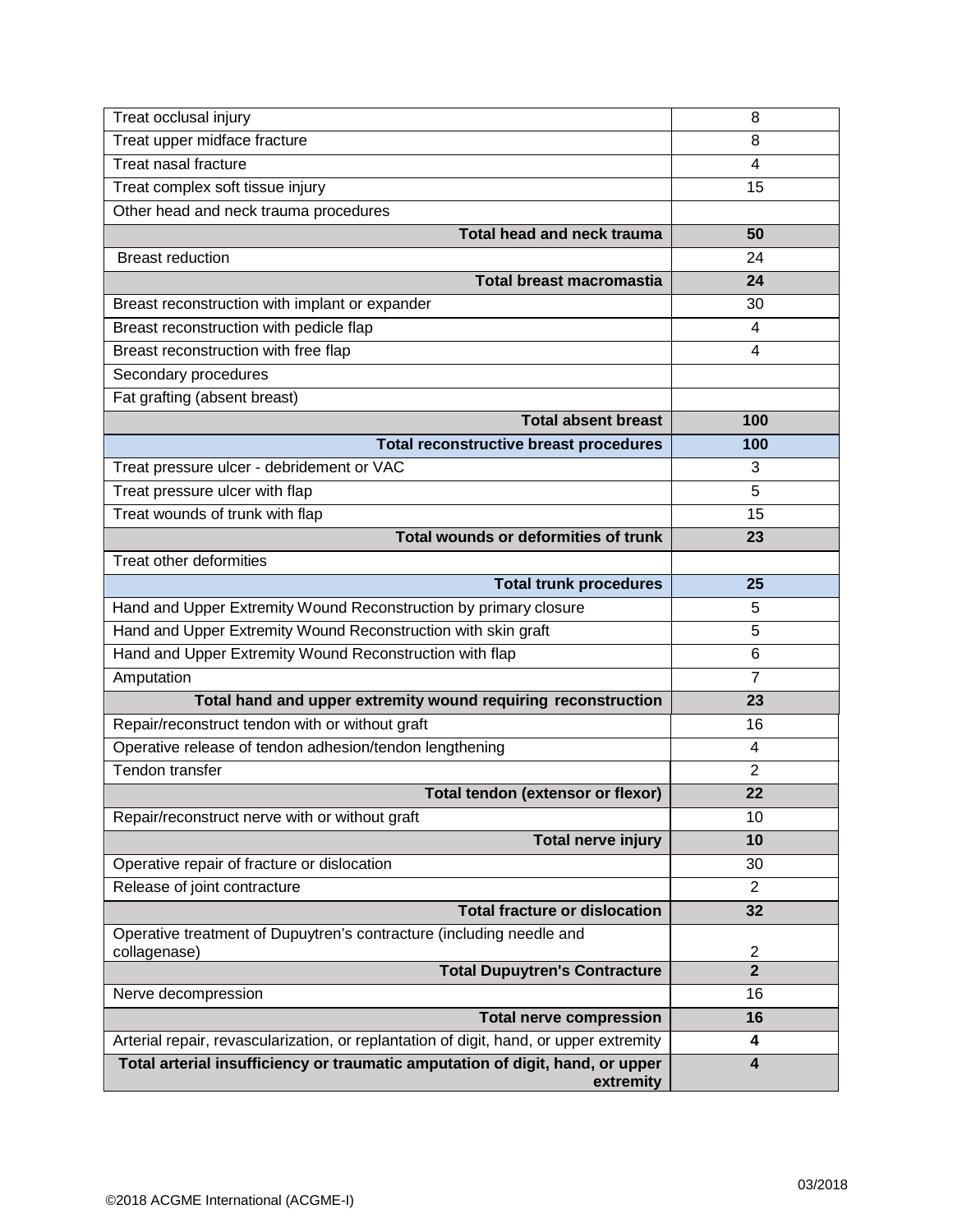| Arthroplasty/arthrodesis                                   | 3              |
|------------------------------------------------------------|----------------|
| Congenital deformity treatment                             | $\overline{2}$ |
| Neoplasm treatment, benign or malignant                    | 8              |
| Other deformity or disease process procedures              |                |
| Total other deformity or disease process                   | 13             |
| Total hand and upper extremity procedures                  | 122            |
| Treatment with graft                                       | 12             |
| Treatment with local flap                                  | 9              |
| Treatment with free flap or revascularization/replantation | 3              |
| Total lower extremity wounds and deformities               | 24             |
| <b>Total lower extremity procedures</b>                    | 25             |
| Burn reconstruction                                        | 16             |
| Other integument burns procedures                          |                |
| <b>Total integument burns</b>                              | 24             |
| <b>Total reconstructive procedures</b>                     | 1,000          |
| Facelift                                                   | 10             |
| <b>Brow lift</b>                                           | $\overline{2}$ |
| Blepharoplasty                                             | 20             |
| Rhinoplasty                                                | 10             |
| Other head and neck aesthetic deformity procedures         |                |
| Total head and neck aesthetic deformity                    | 50             |
| <b>Breast augmentation</b>                                 | 16             |
| Fat grafting (breast micromastia)                          |                |
| <b>Total breast micromastia</b>                            | 16             |
| Mastopexy                                                  | 12             |
| <b>Total breast ptosis</b>                                 | 12             |
| <b>Total breast procedures (aesthetic)</b>                 | 30             |
| Brachioplasty                                              | $\overline{2}$ |
| Abdominoplasty                                             | 10             |
| Body lift                                                  | $\overline{c}$ |
| Thighplasty                                                | $\overline{2}$ |
| Suction assisted lipoplasty                                | 15             |
| Other trunk/extremity aesthetic deformities procedures     |                |
| Trunk/extremity aesthetic deformities                      | 50             |
| <b>Total aesthetic procedures</b>                          | 150            |
| <b>Total index procedures</b>                              | 1,150          |
| Microvascular/free tissue transplant                       | 20             |
| Total microvascular/free tissue transplant                 | 20             |
| Tissue expansion                                           | 30             |
| <b>Total tissue expansion</b>                              | 30             |
| Head and neck suction assist lipoplasty                    |                |
| Trunk suction assist lipoplasty                            |                |
| Ext suction assist lipoplasty                              |                |
| <b>Total suction assist lipoplasty</b>                     | 15             |
| Botulinum toxin injection                                  | $\overline{7}$ |